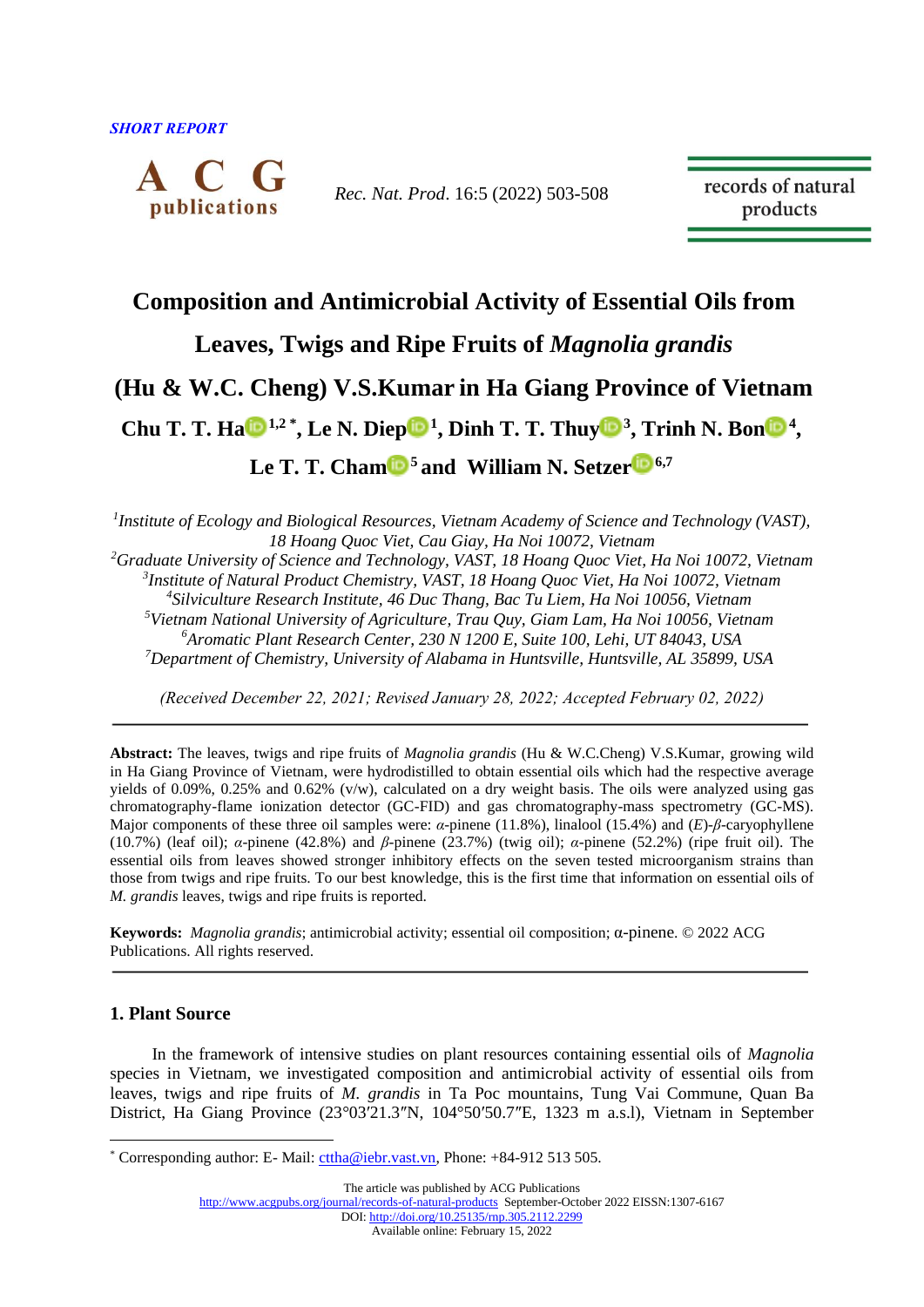#### Essential oil of *Magnolia grandis*

2019. The voucher specimens (HG1924) were deposited at the Herbarium of Institute of Ecology and Biological Resources (HN), Vietnam Academy of Science and Technology. Herein, the chemical composition as well as antimicrobial activity of essential oils from leaves, twigs and ripe fruits of this *Magnolia* species are reported.

### **2. Previous Studies**

*Magnolia grandis* (syn. *Manglietia grandis* Hu & W.C.Cheng) is a large evergreen tree species that distributes in China and Vietnam [1-3]. The species is used for timber [2] and evaluated as critically endangered species [4]. Some studies involved in this species includes: Sowing seeds and planting the seedlings in Ha Giang province of Vietnam by FFI (Fauna & Flora International) [5], research on seed germination in China [6], and research on genetic diversity and population differentiation in China [7]. Studies on the essential oil of this species are not found until now.

### **3. Present Study**

Hydrodistillation of 1.6-2.5 kg of each of the shredded fresh leaves, twigs and ripe fruits of *M. grandis* produced pale yellow oils with the respective essential oil yields of  $0.09 \pm 0.01\%$ ,  $0.25 \pm 0.01$ , and  $0.62 \pm 0.02$  calculated on a dry weight basis.

The average relative densities of the oils were  $d^{20} = 0.90, 0.87$ , and 0.87, the refractive indices were  $n^{20} = 1.48$ , 1.47, and 1.47; and the optical rotations were  $[\alpha]_{\alpha}^{20} = -16.13^{\circ}$ , -17.80°, and +20.32°, respectively.

The specific activity of the ripe fruit oil  $(+20.32^{\circ})$  was remarkably different from those of the leaf and twig oils (-16.13° and -17.80°, respectively), suggesting that there are more of the dextrorotary enantiomers of some of the main constituents (*α*-pinene, *β*-pinene, linalool, and (*E*)-*β*caryophyllene) in the fruit oil than those in the other oils. It's probably due to  $\alpha$ -pinene with high concentrations in the oils. Especially,  $(+)$ -*α*-pinene with its high value of optical activity  $(+52.4^{\circ})$ could be the major enantiomer in the fruit oil [8].

The identification of compounds present in the *M. grandis* essential oils collected in Ta Poc Mountains, Tung Vai Commune, Quan Ba District, Ha Giang Province, Vietnam was carried out using mass spectral (MS) and retention index (RI) data. Table 1 presents the identified compounds in order of their elution on the HP-5MS column used for the GC-MS analysis.

A total of 48, 37 and 37 compounds representing 98.0%, 99.7% and 98.3% of the compositions were identified in the leaf, twig and ripe fruit essential oils, respectively, of *M. grandis*. These were comprised of monoterpene hydrocarbons (25.7%, 77.8% and 70.9%), oxygenated monoterpenes (31.8%, 13.3% and 12.5%), sesquiterpene hydrocarbons (23.9%, 5.3% and 9.8%), oxygenated sesquiterpenes (16.2%, 3.2% and 4.5%) of the respective leaf, twig, and ripe fruit oils. Benzenoid aromatics were only 1.0%, 0.6% and 1.2% of respective oil concentrations.

In the leaf oil, the major constituents were  $\alpha$ -pinene (11.8%), linalool (15.4%), and (*E*)- $\beta$ caryophyllene (10.7%). Other notable constituents in leaf oil were *β*-pinene (7.4%), 1,8-cineole (4.7%), and *α*-humulene (5.3%). In the twig oil, the major constituents were *α*-pinene (42.8%) and *β*pinene (23.7%). Following this, limonene (3.7%), 1,8-cineole (5.6%) and (*E*)-*β*-caryophyllene (3.0%) had significant amounts in the twig oil. In contrast to the leaf and twig oils, the ripe fruit oil contained *α*-pinene (52.2%) as its unique major compound. Other constituents that were present in the ripe fruit oil with sizable amounts consisted of: *β*-pinene (7.7%), 1,8-cineole (3.9%), and (*E*)-*β*-caryophyllene (6.0%) (Table 1).

The common feature of these oil samples was that they contain  $\alpha$ -pinene as a main component of the oils. In addition, all of three analyzed oil samples were richer in monoterpene compounds than in sesquiterpene compounds. The main compounds in the oils of *M. grandis* species in the present study were different to those of other *Magnolias*, for example, (*Z*)-*β*-ocimene (36.5%), (*E*)-*β*-ocimene (30.8%) and germacrene A (9.6%) were the main compounds of *M. acuminata* leaf oil; *β*-pinene (64.4% and 37.4%) of *M. calophylla* and *M. virginiana* leaf oils; (*Z*)-*β*-ocimene (15.2%), germacrene A (12.9%) and *β*-bisabolene (13.3%) of *M. grandiflora* leaf oil [9]; *β*-pinene (23.0%, 32.3%, 12.7%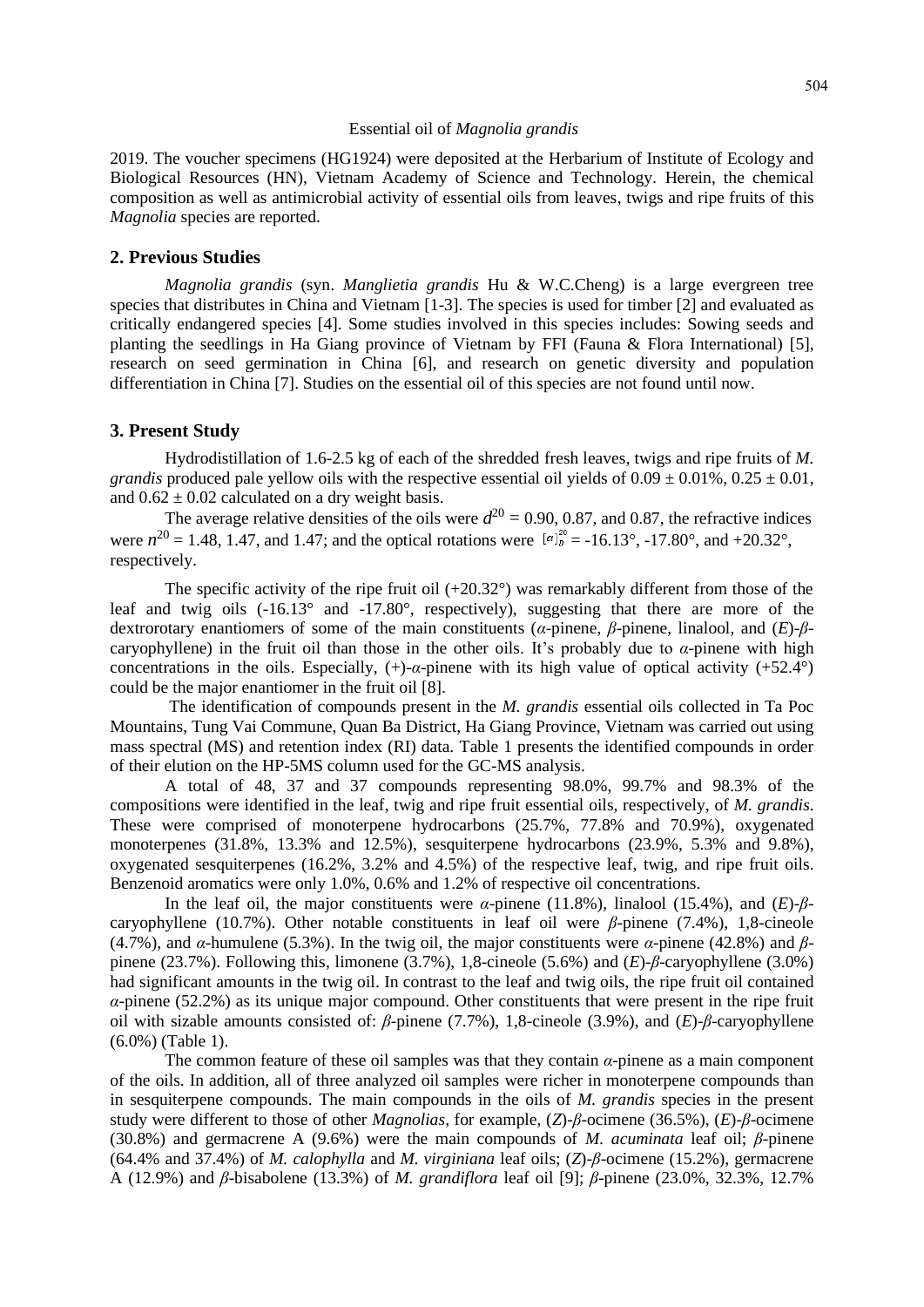### Ha *et al*., *Rec. Nat. Prod*. (2022) 16:5 503-508

and 6.9%), 1,8-cineole (4.1%, 4.4%, 4.5% and 12.2%), *β*-elemene (13.6%, 7.7%, 12.9% and 5.7%) were the main compounds of *M. grandiflora* leaf, flower, immature fruit and mature fruit oils [10]; *α*terpinene (12.73%), bicyclogermacrene (10.25%), and aristolene (28.51%) were the main compounds of *M. figo* leaf oi [11], naphthalene (35.1%), and *α*-bulnesene (10.1%) were the main compounds of *M. ovata* (syn. *Talauma ovata*) fruit oi [12]. The variation of essential oil of one plant species or of different plant species may due to various factors such as seasons in the year [13,14], development stage of plants [15], geographic regions, etc., as well as genetic differences.

**Table 1**. Essential oil composition (%) of the leaves, twigs and ripe fruits of *M. grandis*

| Compounds <sup>a</sup>        | RI <sup>b</sup> | $\cdots$<br>$RI^{c,\overline{d,e}}$ | Leavesf                  | $\cdots$<br>Twigsf | Ripe fruits <sup>f</sup> |
|-------------------------------|-----------------|-------------------------------------|--------------------------|--------------------|--------------------------|
| $\alpha$ -Thujene             | 930             | $909 - 937$ c                       |                          | 0.3                |                          |
| $\alpha$ -Pinene              | 939             | $912 - 944$ c                       | 11.8                     | 42.8               | 52.2                     |
| Camphene                      | 955             | $930 - 969^{\circ}$                 | 1.2                      | 2.6                | 1.6                      |
| Sabinene                      | 978             | $945 - 980^{\circ}$                 | 0.3                      | 0.3                | $\equiv$                 |
| $\beta$ -Pinene               | 984             | $958 - 997c$                        | 7.4                      | 23.7               | 7.5                      |
| Myrcene                       | 991             | $955 - 998c$                        | 0.7                      | 1.7                | 3.3                      |
| $\alpha$ -Phellandrene        | 1009            | $966 - 1010$ c                      | $\overline{\phantom{a}}$ | $\blacksquare$     | 0.2                      |
| $\alpha$ -Terpinene           | 1021            | $1007 - 1057$ c                     | 0.2                      | 0.4                | $\blacksquare$           |
| $o$ -Cymene                   | 1029            | $1015 - 1039$ c                     | 0.4                      | 0.5                | 0.5                      |
| Limonene                      | 1033            | 995 - $1037^{\circ}$                | 1.8                      | 3.7                | 1.9                      |
| $\beta$ -Phellandrene         | 1035            | 995 - $1036^{\circ}$                | 0.7                      | 0.7                | 3.5                      |
| 1,8-Cineole                   | 1037            | $1002 - 1046c$                      | 4.7                      | 5.6                | 3.9                      |
| $(E)$ - $\beta$ -Ocimene      | 1048            | $1015 - 1056$ c                     | 0.5                      | 0.2                | 0.2                      |
| $\gamma$ -Terpinene           | 1062            | $1023 - 1067$ c                     | 0.3                      | 0.5                | $\overline{\phantom{a}}$ |
| cis-Sabinene hydrate          | 1072            | $1033 - 1099c$                      | 0.2                      | $\blacksquare$     | ÷,                       |
| Terpinolene                   | 1094            | $1052 - 1094^c$                     | 0.2                      | 0.4                | $\overline{\phantom{a}}$ |
| Linalool                      | 1101            | $1062 - 1125$ <sup>c</sup>          | 15.4                     | 2.2                | 1.8                      |
| trans-Sabinene hydrate        | 1104            | $1033 - 1112^c$                     | 0.2                      | $\blacksquare$     | 0.1                      |
| endo-Fenchol                  | 1121            | $1111 - 1134$ c                     |                          | 0.1                | $\equiv$                 |
| trans-Sabinol                 | 1148            | $1136 - 1149$ c                     |                          |                    | 0.2                      |
| $cis$ -Sabinol                | 1151            | $1136 - 1149$ c                     | $\blacksquare$           | $\blacksquare$     | 0.2                      |
| Borneol (=endo-Borneol)       | 1174            | $1134 - 1205$ c                     | 1.7                      | 0.5                | 0.6                      |
| Terpinen-4-ol                 | 1185            | $1140 - 1207$ <sup>c</sup>          | 1.0                      | 1.3                | 0.4                      |
| $\alpha$ -Terpineol           | 1197            | $1153 - 1224$ c                     | 1.9                      | 1.8                | 1.4                      |
| Methyl chavicol (=Estragole)  | 1203            | $1190 - 1203$ c                     | $\Box$                   | $\Box$             | 0.1                      |
| Myrtenol                      | 1204            | $1176 - 1209$ c                     | $\equiv$                 | $\blacksquare$     | 0.1                      |
| Citronellol                   | 1228            | $1212 - 1266$ c                     | 1.1                      | 0.2                | 1.6                      |
| Nerol                         | 1231            | $1202 - 1237$ c                     | 0.1                      | $\equiv$           | 0.2                      |
| Chavicol                      | 1253            | 1259c                               | 0.4                      | 0.1                | 0.6                      |
| Geraniol                      | 1255            | $1232 - 1301$ c                     | 3.4                      | 0.4                | 0.5                      |
| Geranial                      | 1273            | $1269 - 1273$ c                     | 0.2                      |                    | $\overline{\phantom{0}}$ |
| Bornyl acetate                | 1293            | $1236 - 1295$ c                     | 1.0                      | 1.0                | 1.3                      |
| Geranyl acetate               | 1383            | 1377 - 1396 <sup>c</sup>            | 1.1                      | 0.2                | 0.1                      |
| $\alpha$ -Copaene             | 1389            | $1335 - 1419$ c                     | 0.2                      | 0.2                | 0.2                      |
| Cascarilladiene               | 1432            | $1436^d$                            | 1.5                      |                    | $\overline{\phantom{a}}$ |
| $(E)-\beta$ -Caryophyllene    | 1437            | $1395 - 1462$ c                     | 10.7                     | 3.0                | 6.0                      |
| Aromadendrene                 | 1456            | 1429 - 1472 <sup>c</sup>            | 0.3                      | $\Box$             | $\qquad \qquad \Box$     |
| $\alpha$ -Humulene            | 1471            | 1418 - 1495 <sup>c</sup>            | 5.3                      | 1.3                | 2.8                      |
| $\delta$ -Selinene            | 1504            | $1483 - 1500$ <sup>c</sup>          | 1.1                      | 0.2                | 0.2                      |
| $(E,E)$ - $\alpha$ -Farnesene | 1511            | $1463 - 1545$ <sup>c</sup>          | 2.4                      | $\blacksquare$     | $\equiv$                 |
| $\alpha$ -Selinene            | 1512            | $1470 - 1503$ c                     | 0.8                      | 0.2                | 0.2                      |
| $\nu$ -Cadinene               | 1530            | $1470 - 1553$ c                     | 0.2                      | $\equiv$           | $\equiv$                 |
| $\delta$ -Cadinene            | 1536            | $1480 - 1562$ c                     | 0.5                      | 0.2                | 0.4                      |
| trans-Calamenene              | 1537            | $1495 - 1528$ c                     | 0.2                      | $\blacksquare$     |                          |
| Elemol                        | 1562            | $1545 - 1565$ c                     | $\equiv$                 | 0.2                |                          |
| $(E)$ -Nerolidol              | 1568            | 1530 - 1583 <sup>c</sup>            | 4.1                      |                    |                          |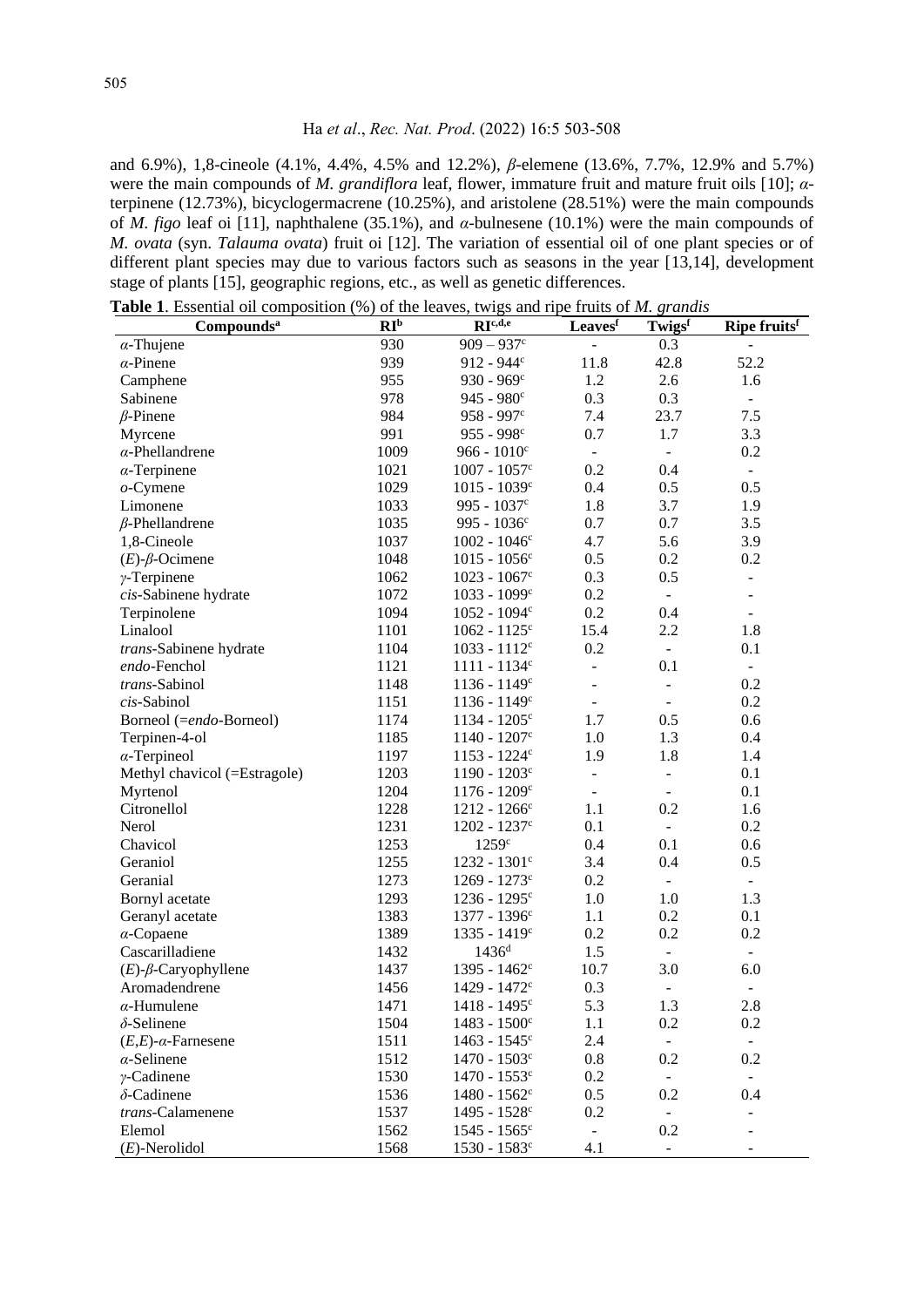| Table 1 continued                        |      |                            |      |      |      |  |
|------------------------------------------|------|----------------------------|------|------|------|--|
| Eudesma-5,7 $(11)$ -diene                | 1572 | 1543 <sup>e</sup>          | 0.7  | 0.2  |      |  |
| Spathulenol                              | 1596 | $1543 - 1624^{\circ}$      | 0.3  | ۰    | -    |  |
| Caryophyllene oxide                      | 1603 | $1548 - 1611$ <sup>c</sup> | 4.2  | 0.7  | 2    |  |
| Humulene epoxide I                       | 1618 | 1607 <sup>c</sup>          | 0.3  |      |      |  |
| Humulene epoxide II                      | 1630 | $1579 - 1652^{\circ}$      | 1.5  | 0.2  | 0.8  |  |
| $\nu$ -Eudesmol                          | 1649 | $1621 - 1647$ °            | 0.6  | 0.4  | 0.2  |  |
| <i>epi-a-Cadinol</i> (= $\tau$ -Cadinol) | 1656 | $1616 - 1665$ <sup>c</sup> | 0.5  |      |      |  |
| $\beta$ -Eudesmol                        | 1670 | $1642 - 1667$ <sup>c</sup> | 1.5  | 0.8  | 0.5  |  |
| $\alpha$ -Eudesmol                       | 1673 | $1649 - 1670^{\circ}$      | 1.6  | 0.9  | 0.7  |  |
| 14-hydroxy-9-epi- $(E)$ -Caryophyllene   | 1688 | 1702 <sup>c</sup>          |      |      | 0.3  |  |
| $(E,E)$ -Farnesol                        | 1726 | $1722 - 1727$ °            | 1.6  |      | ۰    |  |
| <b>Total identified</b>                  | 98.0 | 99.7                       | 98.3 |      |      |  |
| Monoterpene hydrocarbons                 |      |                            | 25.7 | 77.8 | 70.9 |  |
| Oxygenated monoterpenes                  |      |                            | 31.8 | 13.3 | 12.5 |  |
| Sesquiterpene hydrocarbons               |      |                            | 23.9 | 5.3  | 9.8  |  |
| Oxygenated sesquiterpenes                |      |                            | 16.2 | 3.2  | 4.5  |  |
| Others                                   |      |                            | 0.4  | 0.1  | 0.6  |  |

Essential oil of *Magnolia grandis*

*Note*: <sup>a</sup>Elution order on HP-5MS column; <sup>b</sup>Retention indices on HP-5MS column; <sup>c,d,e</sup>Literature retention indices <sup>c</sup>[16] on HP-5MS column;  $d[17]$ ;  $e[18]$ ; <sup>f</sup>Standard deviation were insignificant and excluded from the Table to avoid congestion; (-) Not identified.

Essential oils of *M. grandis* were then determined the minimum inhibitory concentration (MIC) and median inhibitory concentration  $(IC_{50})$  values through microbroth dilution assays [19-20] using 7 strains of microorganisms: *Staphylococcus aureus*, *Bacillus subtilis*, and *Lactobacillus fermentum*, *Salmonella enterica*, *Escherichia coli*, *Pseudomonas aeruginosa*, and *Candida albicans.* The results of the assay evaluated after 16-24 hours of incubation are presented in Table 2. Although the antimicrobial activities of *M. grandis* essential oils were marginal at best [20], the leaf essential oil from *M. grandis* expressed stronger inhibitory effects on the seven test microorganisms than the twig and ripe fruit oils. IC<sub>50</sub> values of the *M. grandis* leaf, twig and ripe fruit oils were from 683 to 7851 μg/mL, from 1499 to 10,012 μg/mL and from 939 to 6599 μg/mL. MIC values of these oils ranged from 2048 to > 16,384 μg/mL, from 8192 to > 16,384 μg/mL and from 4096 to > 16,384 μg/mL, respectively. *S. aureus*, *E. coli*, and *C. albicans* were more sensitive to the essential oils than four other tested microorganisms (Table 2). The higher activity of the *M. grandis* leaf oil could be associated with higher amounts of oxygenated monoterpenes and oxygenated sesquiterpenes than the ones in the twig and ripe fruit oils. Previous study demonstrated that essential oils rich in oxygenated compounds are more active as antimicrobial agents than essential oils with large amounts of hydrocarbons [21].

| <b>Essential oil samples</b> |           | <b>Leaves</b> |           | Twigs   |           | <b>Ripe fruits</b> |
|------------------------------|-----------|---------------|-----------|---------|-----------|--------------------|
| Value $(\mu g/mL)$           | $IC_{50}$ | MIC .         | $IC_{50}$ | MIC .   | $IC_{50}$ | MIC .              |
| S. aureus                    | 683       | 4096          | 1499      | 8192    | 939       | 4096               |
| B. subtilis                  | 2979      | 16.384        | 3959      | >16.384 | 4578      | >16.384            |
| L. fermentum                 | 7851      | >16.384       | 10.012    | >16.384 | 6599      | >16.384            |
| S. enterica                  | 4096      | 16.384        | 2993      | 16,384  | 4876      | >16,384            |
| E. coli                      | 1365      | 4096          | 1994      | 8192    | 1832      | 8192               |
| P. aeruginosa                | 3823      | >16.384       | 7877      | >16.384 | 6144      | >16,384            |
| C. albicans                  | 728       | 2048          | 1950      | 8192    | 2010      | 8192               |

**Table 2.** MIC and IC<sup>50</sup> of essential oils from leaves, twigs and ripe fruits of *M. grandis*

The antimicrobial activity of essential oils varying on different microorganisms can be derived from their main compounds or the synergism of many of their components. *α*-pinene, *β*-pinene, linalool, and (*E*)-*β*-caryophyllene being main components of essential oil samples in the present study may contribute the great role in antimicrobial activities. In the past, antimicrobial potential of some essential oil components against some tested microbial strains were presented as: Linalyl acetate < limonene < *β*-pinene < *α*-pinene < camphor < linalool < 1,8-cineole < menthol < thymol < carvacrol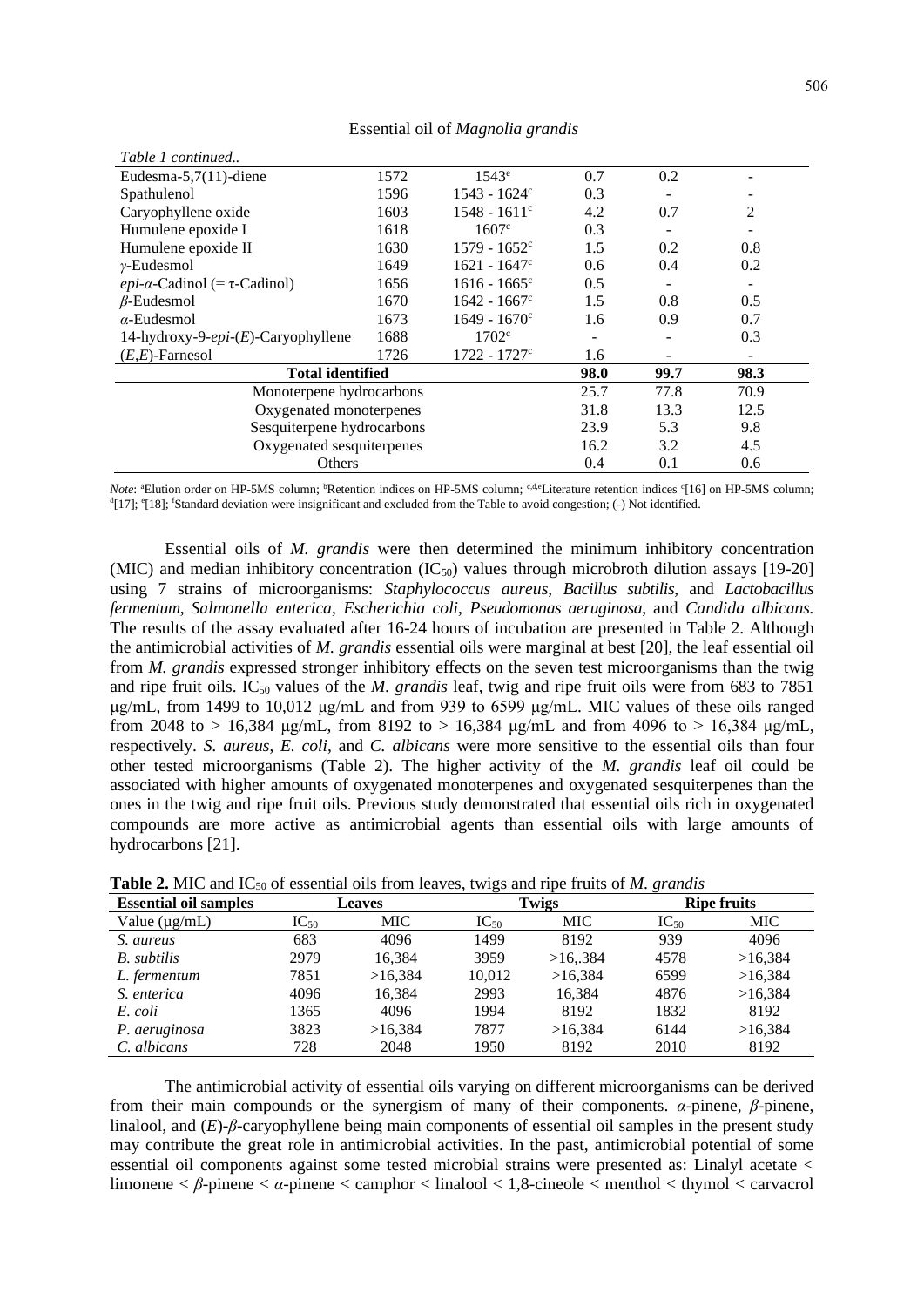[22]. Other previous studies indicated the antimicrobial activity of (*E*)-*β*-caryophyllene against different microbial strains including *S. aureus*, *E. coli* [23-25] with its lower antimicrobial activity against *E. coli* than those of *β*-pinene, linalool [24] or higher than those of *α*-pinene, *β*-pinene [25]. It was commented that the magnitude of synergic interaction between different essential oils was low but the synergism between essential oils and food additives was strong [21]. This leads to using smaller amounts of flavored food preservatives that should be helpful for food industry.

In conclusion, the research results provide the first information on the chemical composition and antimicrobial activity of the essential oils from leaves, twigs and ripe fruits of *M. grandis*. Among 48, 37 and 37 compounds identified in of the oils, major components consisted of: *α*-pinene (11.8%), linalool (15.4%), and (*E*)-*β*-caryophyllene (10.7%) (leaf oil); *α*-pinene (42.8%) and *β*-pinene (23.7%) (twig oil); and α-pinene (52.2%) (ripe fruit oil). The leaf essential oil from *M. grandis* had the stronger inhibitory effects on the seven tested microorganisms than the twig and ripe fruit oils. The results of present study can be the basis for future research on the field of food and beverage industry as flavoring and preservative agents.

### **Acknowledgments**

This research was funded by Vietnam National Foundation for Science and Technology Development (NAFOSTED) under Grant number 106.03-2019.16.

#### **Supporting Information**

Supporting Information accompanies this paper on http://www.acgpubs.org/journal/recordsofnatural-products

## **ORCID**

Chu T. T. Ha: [0000-0002-3479-9469](https://orcid.org/0000-0002-3479-9469) Le N. Diep: [0000-0002-7219-6511](https://orcid.org/0000-0002-7219-6511) Dinh T. T. Thuy: [0000-0002-6687-9340](https://orcid.org/0000-0002-6687-9340) Trinh N. Bon[: 0000-0001-7530-8008](https://orcid.org/0000-0001-7530-8008) Le T. T. Cham: [0000-0002-6215-7332](https://orcid.org/0000-0002-6215-7332) William N. Setzer: [0000-0002-3639-0528](https://orcid.org/0000-0002-3639-0528)

#### **References**

- [1] B. N. Tu, Q. H. Nguyen and T. H. Nguyen (2015). Five new records of *Magnoliaceae Juss* for the flora of Vietnam. Proceedings of the  $6<sup>th</sup>$  National conferences on ecology and biological resources; Oct 21 $<sup>st</sup>$ ; Hanoi,</sup> Vietnam. Institute of Ecology and Biological Resources, 243-248.
- [2] B. L. Chen and H. P. Nooteboom (1993). Notes on Magnoliaceae III: The Magnoliaceae of China, *Ann. Missouri Bot. Gard.* **80**(**4**), 999-1104.
- [3] The plant list (2021). http://www.theplantlist.org/tpl1.1/record/kew-344365, (retrieved Dec. 12, 2021).
- [4] The IUCN Red List of Threatened Species version 2021-1, 2021: https://www.iucnredlist.org/. Downloaded on 20 May 2021.
- [5] D. Gill (2017). Sowing the seeds of hope for critically endangered magnolia tree. Fauna & Flora International. https://www.fauna-flora.org/news/sowing-the-seeds-of-hope-for-critically-endangeredmagnolia-tree (retrieved June 2, 2021).
- [6] R. Pan and W. B. Sun (2009). Seed dormancy and germination of the critically endangered *Manglietia grandis* Hu et Cheng, *Plant Physiol. Commun.* **45**, 1089–1092.
- [7] T. Xu (2020). The genetic diversity and population differentiation of *Magnolia grandis*, an endangered and potential herbal medicine plant in China, *Basic Clin. Pharmacol. Toxicol.* **126**, 38-39.
- [8] S. Dev (Ed.) (1982). CRC Handbook of Terpenoids Monoterpenoids, Volume II, CRC Press, Florida, p. 449.
- [9] M. A. Farag, R. S. E. Din and S. Fahmy (2015). Headspace analysis of volatile compounds coupled to chemometrics in leaves from the Magnoliaceae family, *Rec. Nat. Prod*. **9** (**1**), 153-158.
- [10] A. Ali, N, Tabanca, B, Demirci, V. Raman, J. M. Budel, K. H. C. Baser and A. A. Khan (2020). Insecticidal and biting deterrent activities of *Magnolia grandiflora* essential oils and selected pure compounds against *Aedes aegypti*, *Molecules* **25***,* 1359.